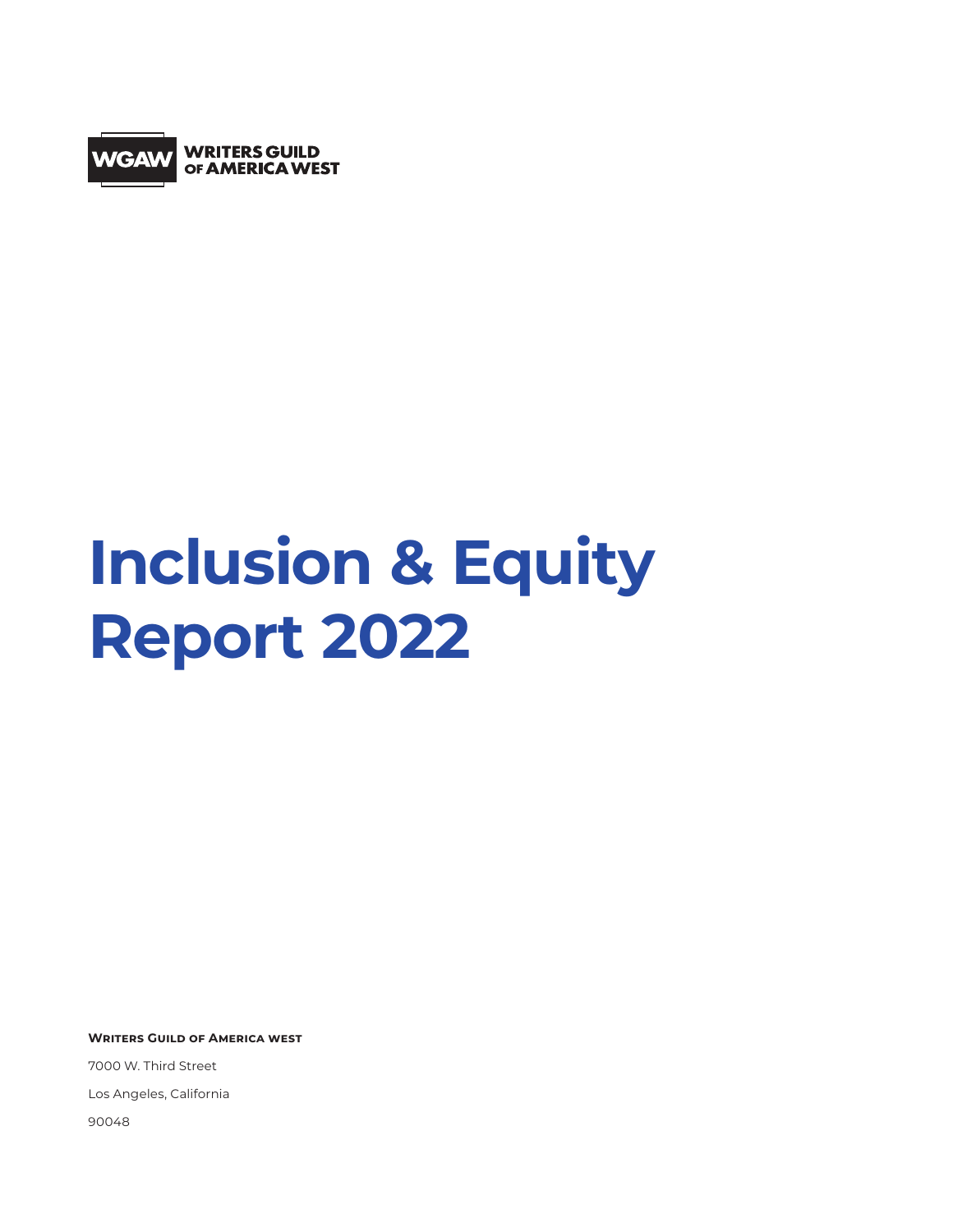**This report provides summary information regarding the demographics of working screen and television writers in recent years**, along with historical data from 10 years ago, to show to what extent the employment demographics have changed. It also includes information on the demographics of new members joining the Guild in recent years.

Keep in mind that we are in a period of flux for MBA writers. The streaming model is starting to dominate, not just for series television but increasingly for features as well. For TV writers, the dominance of streaming has thus far meant shorter episode orders, smaller staffs and the increasing need for writers to find multiple jobs to "make their year." For screenwriters, the increasing emphasis on tentpoles for the theatrical market combined with the shift of much of the rest of the feature market to streaming upends the compensation and residuals that screenwriters have historically relied on. The last two years have also seen a pandemic that significantly reduced the number of writing jobs due to interrupted production rather than because of long term changes in the industry. With the media companies allocating billions to invest in content for their streaming services, we expect employment numbers to rebound, with the increase in both TV and screen jobs focused on streaming.

The jobs numbers reflect changes in hiring patterns that have been underway for the past few seasons, particularly at the entry level of television. There is movement toward a more diverse workforce in some writing jobs, as illustrated in the information that follows.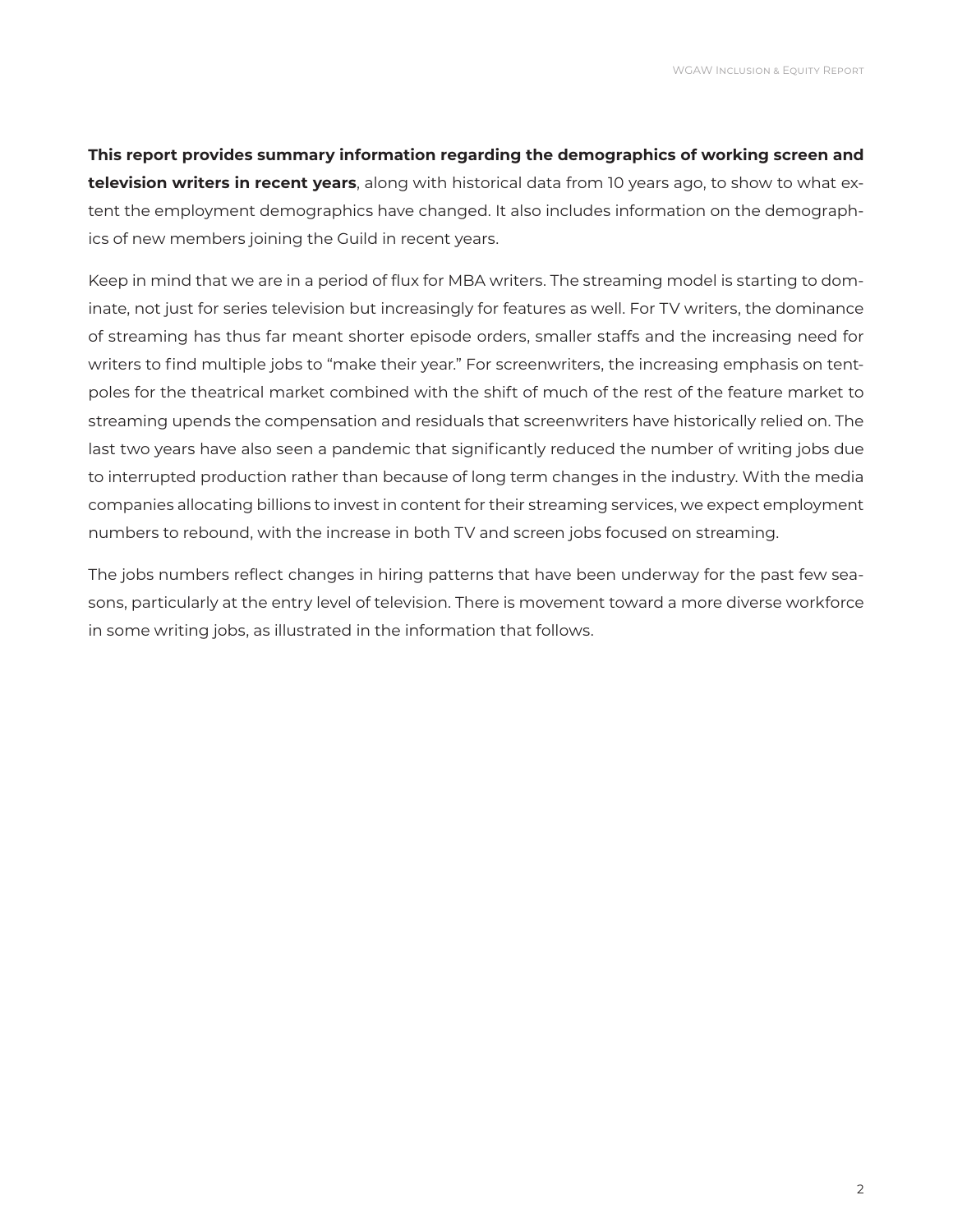## 2020 Employment Overviewi

Table 1 provides the demographic shares of working TV series writers, pilot writers and screenwriters in 2020, along with the corresponding shares of the US population, which has historically been provided as one benchmark in the WGAW's inclusion reports.

| Table 1. Summary of TV Series, Development and Screen Employment Demographics |  |  |  |
|-------------------------------------------------------------------------------|--|--|--|
|                                                                               |  |  |  |

|                                              | 2020                    |                                    |                                             |                       |  |  |  |  |  |
|----------------------------------------------|-------------------------|------------------------------------|---------------------------------------------|-----------------------|--|--|--|--|--|
|                                              | <b>US POPULATION</b> ii | <b>TV SERIES</b><br><b>WRITERS</b> | <b>DEVELOPMENT/</b><br><b>PILOT WRITERS</b> | <b>SCREEN WRITERS</b> |  |  |  |  |  |
| Women                                        | 50.8%                   | 45.3%                              | 35.2%                                       | 29.6%                 |  |  |  |  |  |
| Men                                          | 49.2%                   | 54.6%                              | 64.8%                                       | 70.4%                 |  |  |  |  |  |
| <b>BIPOC</b>                                 | 42.2%                   | 37.0%                              | 23.3%                                       | 22.6%                 |  |  |  |  |  |
| White                                        | 57.8%                   | 63.0%                              | 76.7%                                       | 77.4%                 |  |  |  |  |  |
|                                              |                         |                                    |                                             |                       |  |  |  |  |  |
| <b>BIPOC Women</b>                           | 20.4%                   | 21.4%                              | 9.9%                                        | 9.6%                  |  |  |  |  |  |
| <b>BIPOC Men</b>                             | 19.7%                   | 15.3%                              | 13.2%                                       | 13.0%                 |  |  |  |  |  |
| White Women                                  | 30.4%                   | 25.9%                              | 25.9%                                       | 21.2%                 |  |  |  |  |  |
| White Men                                    | 29.6%                   | 37.4%                              | 51.0%                                       | 56.3%                 |  |  |  |  |  |
|                                              |                         |                                    |                                             |                       |  |  |  |  |  |
| Black/African-American                       | 12.1%                   | 15.5%                              | 9.7%                                        | 6.9%                  |  |  |  |  |  |
| Native American/<br>Indigenous/First Nations | 2.9%iii                 | $1\%$                              | <1%                                         | $1\%$                 |  |  |  |  |  |
| Latinx                                       | 12.6%                   | 5.9%                               | 3.2%                                        | 3.1%                  |  |  |  |  |  |
| Asian/South Asian/<br>Pacific Islander       | 6.1%                    | 6.4%                               | 5.9%                                        | 3.4%                  |  |  |  |  |  |
| Middle Eastern                               | 3.0%iv                  | $1\%$                              | $1\%$                                       | $1\%$                 |  |  |  |  |  |
| Multi-Ethnic/Racial                          | 10.7%                   | 8.0%                               | 3.8%                                        | 8.5%                  |  |  |  |  |  |
|                                              |                         |                                    |                                             |                       |  |  |  |  |  |
| LGBTQ+V                                      | 7.9%vi                  | 11.6%                              | 6.4%                                        | 6.2%                  |  |  |  |  |  |
| <b>Writers with Disabilities</b>             | 26.0%vii                | 1.7%                               | 1.0%                                        | $1\%$                 |  |  |  |  |  |
| 55 and Over                                  | 29.4%                   | 15.2%                              | 20.4%                                       | 18.1%                 |  |  |  |  |  |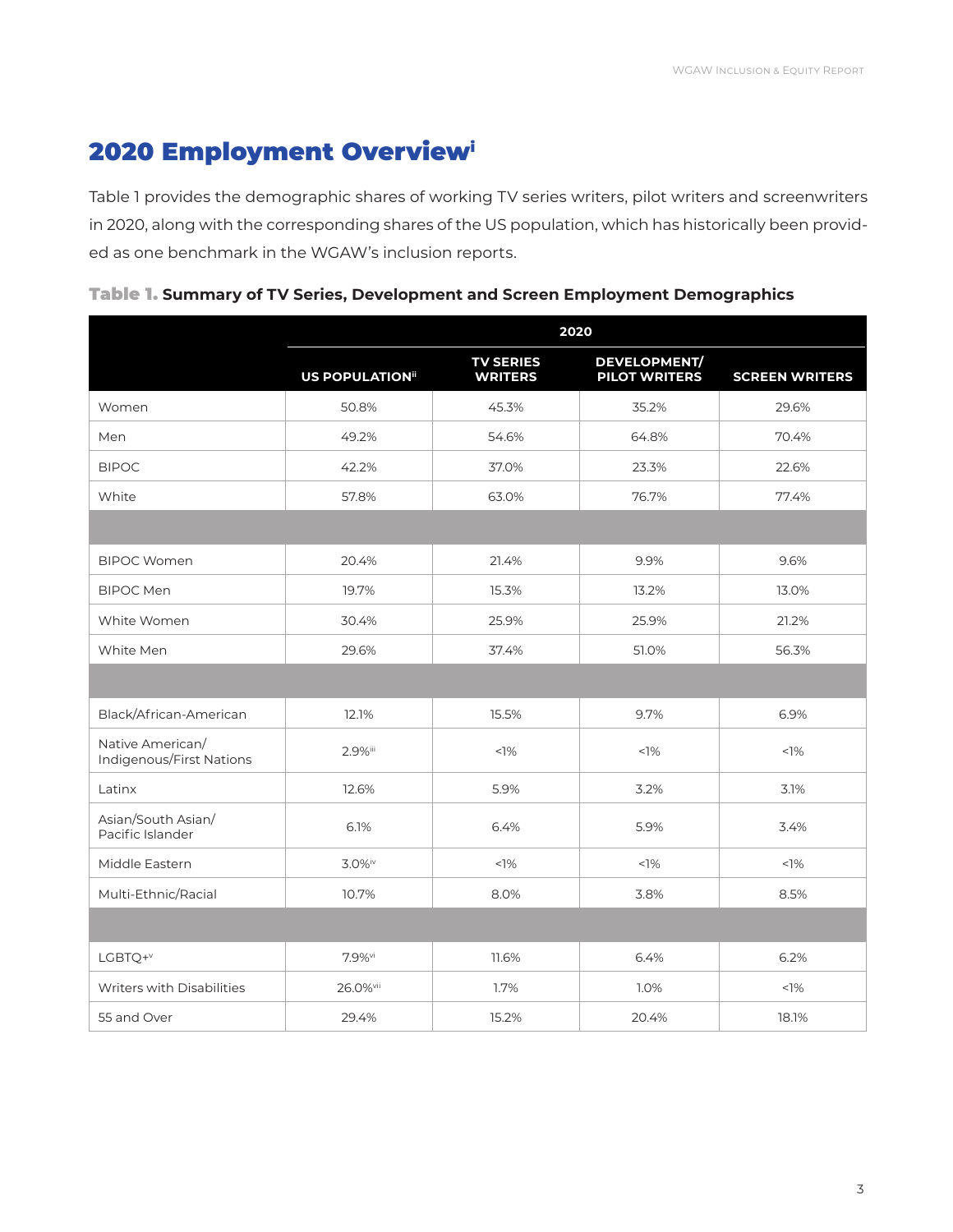## Screen Employment

### Table 2. **Screen Employment Analysis, 2010-2020**

|              | 2010 <sup>viii</sup> |       |       | 2019ix                   | 2020 <sup>x</sup> |                          |  |
|--------------|----------------------|-------|-------|--------------------------|-------------------|--------------------------|--|
|              | #                    | %     | #     | %                        | #                 | %                        |  |
| All          | 1,690                |       | 2,160 | $\overline{\phantom{a}}$ | 2,053             | $\overline{\phantom{a}}$ |  |
| Women        | 290                  | 17.2% | 569   | 26.5%                    | 601               | 29.6%                    |  |
| Men          | 1,399                | 82.8% | 1,578 | 73.5%                    | 1,426             | 70.4%                    |  |
| <b>BIPOC</b> | 88                   | 5.2%  | 370   | 20.2%                    | 394               | 22.6%                    |  |
| White        | 1,602                | 94.8% | 1,461 | 79.8%                    | 1,353             | 77.4%                    |  |

## Table 3. **Change in Screen Employment Analysis, 2010-2020**

|              |        | <b>CHANGE 2019 VS. 2020</b> | <b>CHANGE 2010 VS. 2020</b> |                          |  |  |
|--------------|--------|-----------------------------|-----------------------------|--------------------------|--|--|
|              | #      | % PTS.                      | #                           | % PTS.                   |  |  |
| All          | $-107$ | $\overline{\phantom{a}}$    | 363                         | $\overline{\phantom{a}}$ |  |  |
| Women        | 32     | 3.1                         | 311                         | 12.4                     |  |  |
| Men          | $-152$ | $-3.1$                      | 27                          | $-12.4$                  |  |  |
| <b>BIPOC</b> | 24     | 2.4                         | 306                         | 17.4                     |  |  |
| White        | $-108$ | $-2.4$                      | $-249$                      | $-17.4$                  |  |  |

Tables 2 and 3 compare data on screenwriter employment by gender and white/BIPOC category in 2010, 2019 and 2020. Overall screenwriter employment increased by 363 writers from 2010 to 2020, and decreased by 107 writers, roughly 5%, from 2019 to 2020. The drop in screen employment in 2020, although less than the job loss on TV series, was also meaningful.

- Women writers increased from just 17.2% of screenwriters in 2010 to 29.6% in 2020, while BIPOC writers were 5.2% of screenwriters in 2010 and increased to 22.6% in 2020.
- Both groups gained very slight shares in 2020 from the prior year.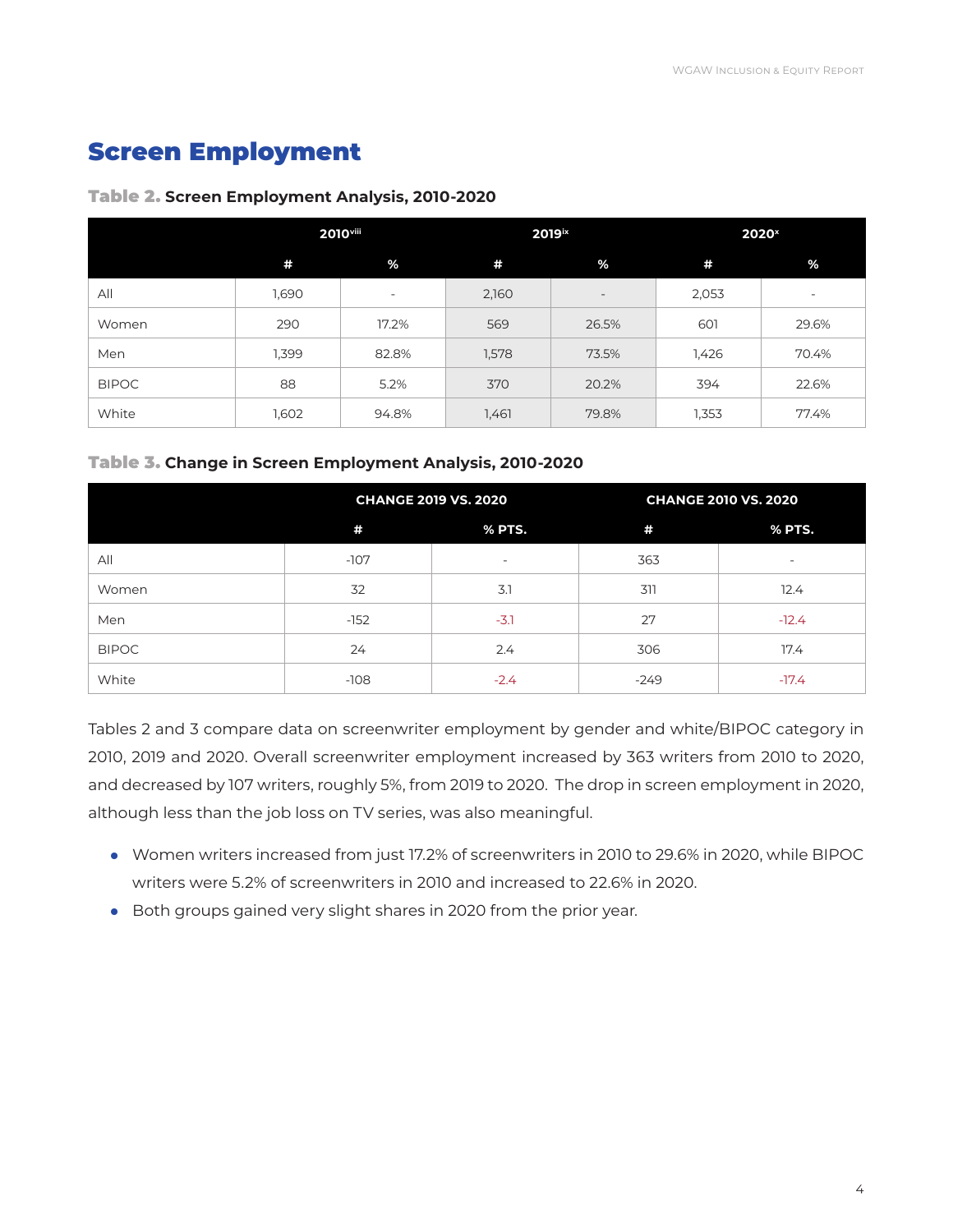|                    | 2019 <sup>xi</sup> |       |     | 2020 <sup>xii</sup> | <b>CHANGE</b> |        |  |
|--------------------|--------------------|-------|-----|---------------------|---------------|--------|--|
|                    | #                  | %     | #   | %                   | #             | % PTS. |  |
| White Women        | 368                | 20.2% | 367 | 21.2%               | ۰ı            | 1.0    |  |
| White Men          | 1,084              | 59.6% | 975 | 56.3%               | $-109$        | $-3.3$ |  |
| <b>BIPOC Women</b> | 130                | 7.2%  | 166 | 9.6%                | 36            | 2.4    |  |
| <b>BIPOC Men</b>   | 236                | 13.0% | 225 | 13.0%               | -11           | 0.0    |  |

## Table 4. **Screen Employment Analysis by White/BIPOC and Gender, 2019-2020**

Table 4 shows an analysis of screen writer employment change from 2019 to 2020 by both gender and white/BIPOC attribute of each writer. The overall contraction in screen jobs, although not nearly as negative as in TV, impacted a bit more heavily on white men than on the other categories of writers:

• BIPOC women's share of screen jobs increased 2.4 percentage points between 2019 and 2020, white women's share increased 1 percentage point, white men's share of jobs fell 3.3 percentage points, while BIPOC men's share remained flat.

## Television Employment

|              |       | 2010 <sup>xiii</sup>     | 2019  |                          | 2020  |                          |  |
|--------------|-------|--------------------------|-------|--------------------------|-------|--------------------------|--|
|              | #     | %                        | #     | %                        | #     | %                        |  |
| All          | 1,840 | $\overline{\phantom{a}}$ | 2,717 | $\overline{\phantom{a}}$ | 2,055 | $\overline{\phantom{a}}$ |  |
| Women        | 532   | 29.3%                    | 1,161 | 43.5%                    | 918   | 45.3%                    |  |
| Men          | 1,285 | 70.7%                    | 1,506 | 56.5%                    | 1,106 | 54.6%                    |  |
| <b>BIPOC</b> | 250   | 13.6%                    | 833   | 35.3%                    | 660   | 37.0%                    |  |
| White        | 1,589 | 86.4%                    | 1,529 | 64.7%                    | 1,125 | 63.0%                    |  |

Table 5. **Television Series Employment Analysis, 2010, 2019 and 2020**

Table 5 provides information on TV staff employment on series released in the past two seasons, as well as a historical comparison to the 2010 season. From these data, we can make a few observations:

- Over a ten-year period, women writers have grown from 29.3% of writers employed to 45.3%, and BIPOC writers have increased from 13.6% of writers employed to 37%.
- The share of employment by gender and race remained largely the same between the staffs of TV series released in the 2019 and 2020 seasons.
- A significant development in the 2020 season which impacted all TV series writers was a 24% decline in total jobs on television series from the prior year.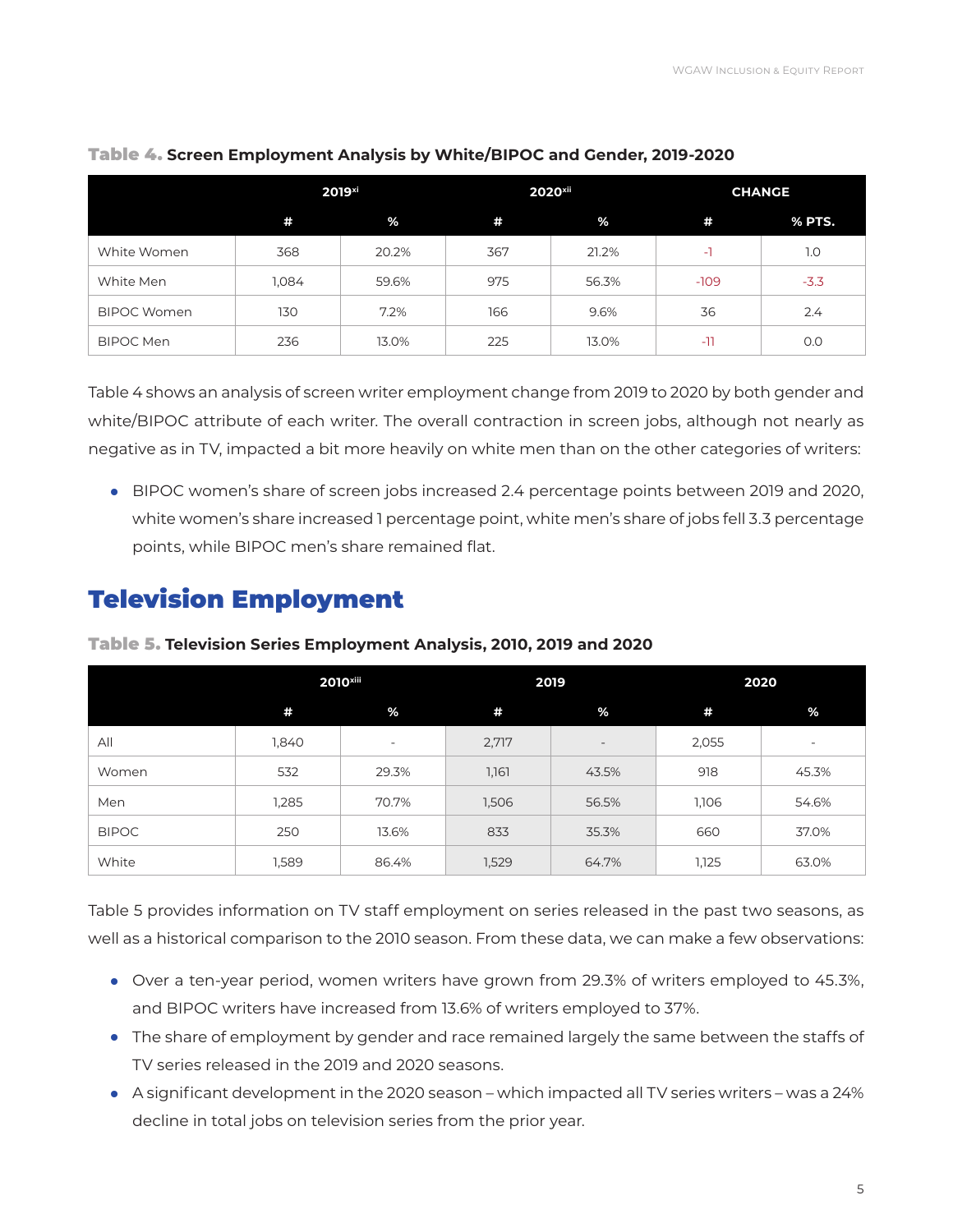- The pandemic had a significant impact on production, and as a result 49 fewer series were released than the prior year. These effects are primarily the result of the pandemic, and we expect at least half of the job loss to be regained in the current season.
- There is an ongoing decline in basic cable employment driven by the maturation of that market and the shift of consumers to streaming. Basic cable series typically produce a few more episodes per season than streaming series, and the staff sizes are slightly larger.

Table 6. **Television Series Employment Analysis by White/BIPOC and Gender, 2019 and 2020** 

|                    | 2019 |       |     | 2020  | <b>CHANGE</b> |        |  |
|--------------------|------|-------|-----|-------|---------------|--------|--|
|                    | #    | %     | #   | %     | #             | % PTS. |  |
| <b>BIPOC Women</b> | 445  | 19.1% | 378 | 21.4% | $-67$         | 2.3    |  |
| BIPOC Men          | 370  | 15.9% | 270 | 15.3% | $-100$        | $-0.6$ |  |
| White Women        | 624  | 26.7% | 457 | 25.9% | $-167$        | $-0.8$ |  |
| White Men          | 894  | 38.3% | 660 | 37.4% | $-234$        | $-0.9$ |  |

Table 6 provides employment data by both the white/BIPOC and gender information of each writer for the two most recent seasons.

• Table 6 shows that white men make up the largest share of TV employment, followed by white women, BIPOC women and BIPOC men.

The table also shows the breakdown of the 600+ job losses among writers, highlighting that all groups have been impacted to some degree by the contraction in TV series jobs.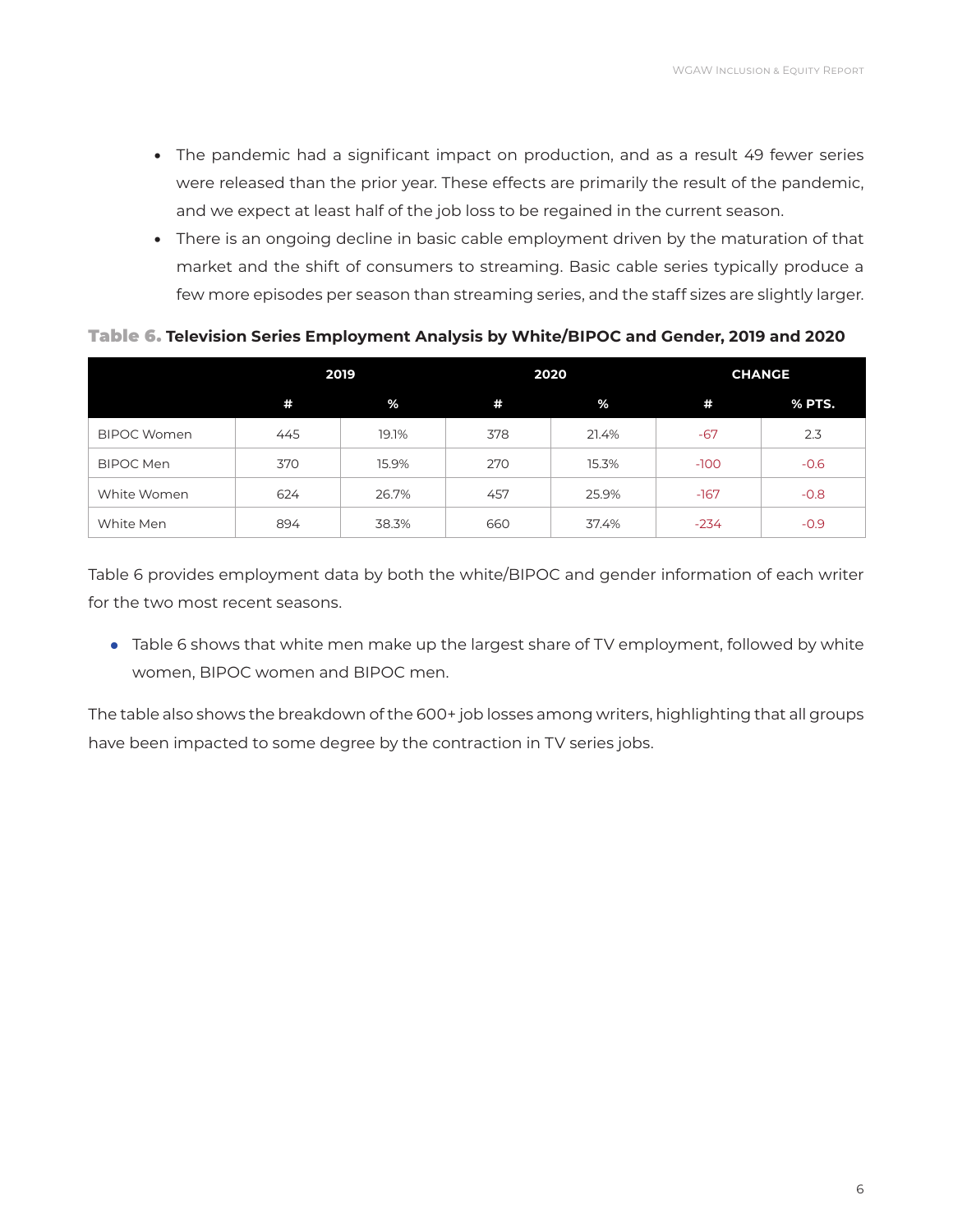|                                  |       | <b>BIPOC WOMEN</b> |                         | <b>BIPOC MEN</b> |       | <b>WHITE WOMEN</b>      |       |       |                         | <b>WHITE MEN</b> |       |                         |
|----------------------------------|-------|--------------------|-------------------------|------------------|-------|-------------------------|-------|-------|-------------------------|------------------|-------|-------------------------|
| <b>JOB TITLE</b>                 | 2019  | 2020               | <b>CHANGE</b><br>% PTS. | 2019             | 2020  | <b>CHANGE</b><br>% PTS. | 2019  | 2020  | <b>CHANGE</b><br>% PTS. | 2019             | 2020  | <b>CHANGE</b><br>% PTS. |
| <b>Staff Writer</b>              | 30.4% | 36.6%              | 6.2                     | 17.5%            | 17.7% | 0.2                     | 27.6% | 28.3% | 0.7                     | 24.4%            | 16.5% | $-7.9$                  |
| <b>Story Editor</b>              | 35.6% | 39.3%              | 3.7                     | 17.8%            | 21.4% | 3.6                     | 27.1% | 21.4% | $-5.7$                  | 19.5%            | 17.2% | $-2.3$                  |
| Executive<br><b>Story Editor</b> | 31.3% | 35.7%              | 4.4                     | 31.3%            | 16.3% | $-15.0$                 | 23.5% | 27.9% | 4.4                     | 13.9%            | 20.2% | 6.2                     |
| Co-Producer                      | 24.7% | 26.8%              | 2.0                     | 22.5%            | 26.1% | 3.6                     | 23.6% | 21.8% | $-1.8$                  | 29.2%            | 25.4% | $-3.9$                  |
| Producer                         | 29.6% | 28.0%              | $-1.6$                  | 21.0%            | 17.0% | $-4.0$                  | 27.2% | 29.0% | 1.8                     | 22.2%            | 26.0% | 3.8                     |
| Supervising<br>Producer          | 26.3% | 24.3%              | $-2.0$                  | 18.2%            | 21.4% | 3.2                     | 30.3% | 20.4% | $-9.9$                  | 25.3%            | 34.0% | 8.7                     |
| Consulting<br>Producer           | 11.5% | 16.3%              | 4.7                     | 16.7%            | 17.5% | 0.8                     | 23.1% | 31.3% | 8.2                     | 48.7%            | 35.0% | $-13.7$                 |
| Co-Executive<br>Producer         | 17.1% | 15.1%              | $-2.0$                  | 16.7%            | 11.9% | $-4.8$                  | 30.2% | 31.3% | 1.1                     | 36.0%            | 41.7% | 5.7                     |
| Executive<br>Producer            | 7.7%  | 7.4%               | $-0.4$                  | 11.6%            | 10.0% | $-1.6$                  | 20.0% | 18.8% | $-1.2$                  | 60.6%            | 63.8% | 3.2                     |
| Showrunner                       | 8.2%  | 6.9%               | $-1.3$                  | 10.3%            | 11.8% | 1.5                     | 25.1% | 23.6% | $-1.6$                  | 56.3%            | 57.7% | 1.4                     |

#### Table 7. **Television Series Staffing Analysis by Job Title, 2019 and 2020**

Table 7 shows the share of TV series employment for BIPOC women, BIPOC men, white women and white men by job title for the 2020 season compared with the prior season.

- BIPOC women make up significant shares of lower level writers. BIPOC women writers make up the smallest share of EPs and Showrunners at 7.4% and 6.9%, respectively.
- White women represented the second largest share of staff writer, story editor (with the same share as BIPOC men) and ESE positions. White women are also the second largest share of upper level positions, though they still lag behind white men considerably.
- White men's share declined at the staff writer and story editor level compared to the prior season. However, they account for a majority of jobs at the higher levels, making up 64% of EPs and 58% of Showrunners.
- BIPOC men accounted for 16-26% of jobs from staff writers to consulting producer. At the upper levels of Co-EP, EP and Showrunner, they accounted for 10-12% of jobs.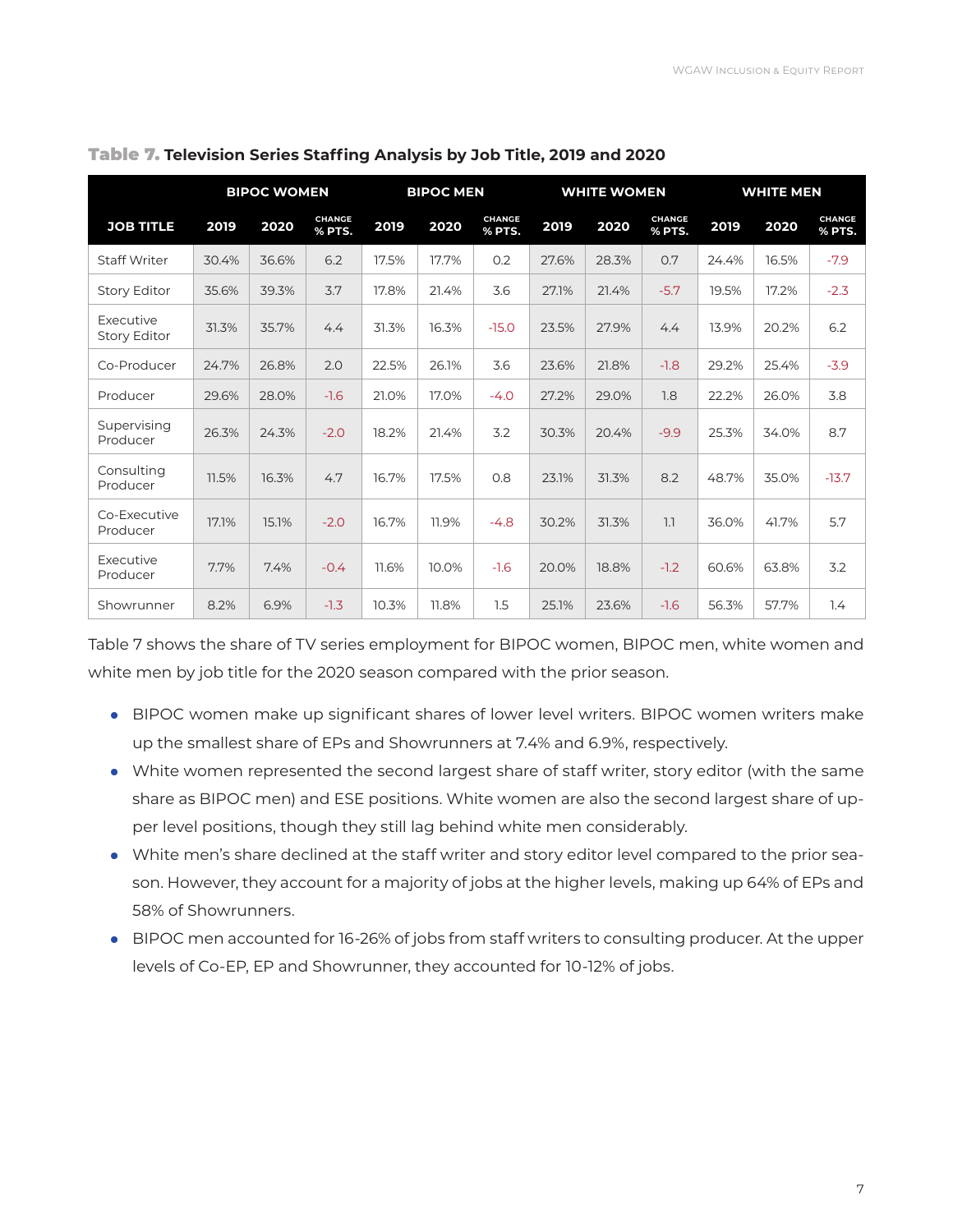|                                        | <b>MEN</b><br><b>WOMEN</b> |       |                         |       |       | <b>BIPOC</b>            |       |       | <b>WHITE</b>            | <b>CHANGE</b><br>% PTS.<br>$-27.2$<br>$-40.7$<br>$-26.1$<br>$-30.3$ |       |         |
|----------------------------------------|----------------------------|-------|-------------------------|-------|-------|-------------------------|-------|-------|-------------------------|---------------------------------------------------------------------|-------|---------|
| <b>JOB TITLE</b>                       | 2011                       | 2020  | <b>CHANGE</b><br>% PTS. | 2011  | 2020  | <b>CHANGE</b><br>% PTS. | 2011  | 2020  | <b>CHANGE</b><br>% PTS. | 2011                                                                | 2020  |         |
| <b>Staff Writer</b>                    | 35.4%                      | 63.1% | 27.7                    | 64.6% | 36.2% | $-28.4$                 | 28.4% | 55.6% | 27.2                    | 71.6%                                                               | 44.4% |         |
| <b>Story Editor</b>                    | 38.6%                      | 60.4% | 21.8                    | 61.4% | 39.0% | $-22.4$                 | 20.4% | 61.0% | 40.6                    | 79.7%                                                               | 39.0% |         |
| Executive<br><b>Story Editor</b>       | 32.9%                      | 60.1% | 27.2                    | 67.1% | 39.9% | $-27.2$                 | 26.5% | 52.6% | 26.1                    | 73.5%                                                               | 47.4% |         |
| Co-Producer                            | 32.5%                      | 46.5% | 14.0                    | 67.5% | 53.5% | $-14.0$                 | 22.8% | 53.1% | 30.3                    | 77.2%                                                               | 46.9% |         |
| Producer                               | 31.7%                      | 57.5% | 25.8                    | 68.4% | 42.5% | $-25.9$                 | 21.1% | 45.0% | 23.9                    | 79%                                                                 | 55.0% | $-24.0$ |
| Supervising<br>Producer                | 44.8%                      | 43.6% | $-1.2$                  | 55.2% | 56.4% | 1.2                     | 22.3% | 46.2% | 23.9                    | 77.7%                                                               | 53.8% | $-23.9$ |
| Co-Executive<br>Producer               | 30.1%                      | 44.5% | 14.4                    | 69.9% | 55.5% | $-14.4$                 | 9.9%  | 27.3% | 17.4                    | 90.1%                                                               | 72.7% | $-17.4$ |
| Executive<br>Producer or<br>Showrunner | 18.6%                      | 27.6% | 9.0                     | 81.4% | 72.4% | $-9.0$                  | 7.8%  | 17.9% | 10.1                    | 92.2%                                                               | 82.1% | $-10.1$ |

Table 8. **Television Series Staffing Analysis by Job Title, 2011 and 2020** 

Table 8 compares employment data for the White/BIPOC and Women/Men categories for job titles in the most recent season to historical information from prior reports released by the WGAW, allowing for a review of changes over the past ten years.

- Compared with the 2011 season, there has been a share shift of between 23 and 41 percentage points in each job title from Staff Writer through Supervising Producer from white to BIPOC writers, with white writers having represented between 70% and 80% of each of those categories about a decade before.
- Within the upper level positions, where white writers accounted for more than 90% of the jobs a decade prior, they now account for 73% of Co-Eps and 82% of EPs and Showrunners.
- There has also been a share shift from male to female writers of between 14 and 28 percentage points in job titles from Staff writer through Producer, though men's Supervising Producer share has remained flat.
- At the Co-EP level, men have gone from 69.9% of the jobs to 55.5%. At the EP and Showrunner level, men went from 81.4% of the jobs to 72.4%.